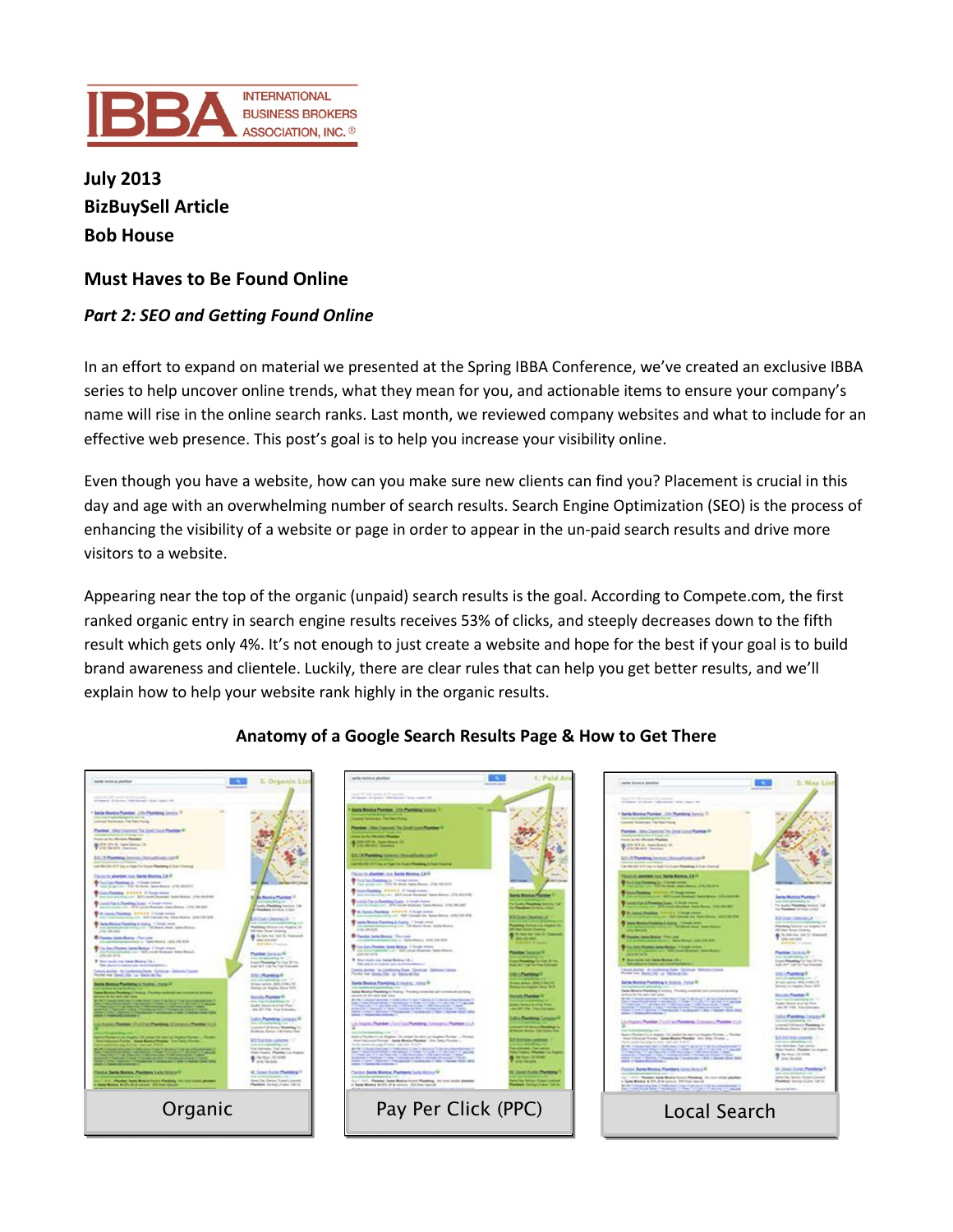**Organic Results:** Where 94% of searchers click.

**How to Appear Here:** Organic results are achieved through the use of keywords, inbound links, and relevant, timely content on your website. It is hardest to achieve top placement, but the use of local keywords and geographic modifiers will help. Take into consideration the following items when employing SEO:

- 1. **Relevant Content, Website Structure, and Referral Links:** Search engines like Google, Bing, and Yahoo have a hard job to do. These sites have to deliver the most relevant search results from trillions of searches each year or else users will leave to go to one of their competitors. As a result, they have to index all of the websites/webpages in the world and create a fast way to sort through this massive database to quickly return relevant results to the user based on the relevance of the keywords being entered. When sorting results search engines are looking at certain things to help them with this arduous task, including keyword matching, URL matching, examining how the website title tags are set-up, and the websites' domain authority (how many referral links, and from what other trusted sources are the links from?) in order to serve up the most relevant match.
- 2. **Tags**: Covered in more detail below, tags will help search engines to match your website with qualified traffic. These are titles you can designate as the visible links in search results, and will help convert impressions to clicks when crafted correctly.
- 3. **Links:** Inbound links can help promote your website. Each link to your website is a 'vote' from that website for yours. Links from more important and established sites carry even more weight (or votes). Having links that direct back to your website are as good as word of mouth to search engines, and will help your content get found.

**Pay Per Click (PPC)**: Paid advertising that allows you to bid on keywords. About 6% of visitors click on paid ads on search results pages.

**How to Appear Here:** Set up you[r Google Adwords Account](https://accounts.google.com/ServiceLogin?service=adwords&hl=en-US<mpl=signup&passive=false&ifr=false&alwf=true&continue=https://adwords.google.com/um/SignupToken&app=Signup&sacu=1&sourceid=awo&subid=us-en-et-nelson_adshp_bt) and create your ads. Select the top 10 local search terms you'd like to "bid" on to match what potential customers are looking for. This option is the only one you'll have to pay for, so if you're still not seeing your site in the top 10 organic results after implementing the free optimization tactics, you may want to consider testing a Pay-Per-Click campaign.

**Local/Map Search:** Google local listings, or [Google Places for Business,](https://www.google.com/business/placesforbusiness/) are free advertisements for your business, allowing it to appear when local search parameters are used.

**How to Appear Here:** By claiming th[e Google Places for Business](http://www.google.com/business/placesforbusiness/) profile (similar for Bing Local, Yahoo, etc.), your business is indexed when online users search by terms in your industry and location. Location-aware searches on mobile devices and search engines will indicate that your business is nearby and show it to local customers. For more tips on using Google+ which has merged with Google Places for Business, you can visit the BizBuySell Blog [here.](http://blog.bizbuysell.com/2013/04/23/google-for-franchises/)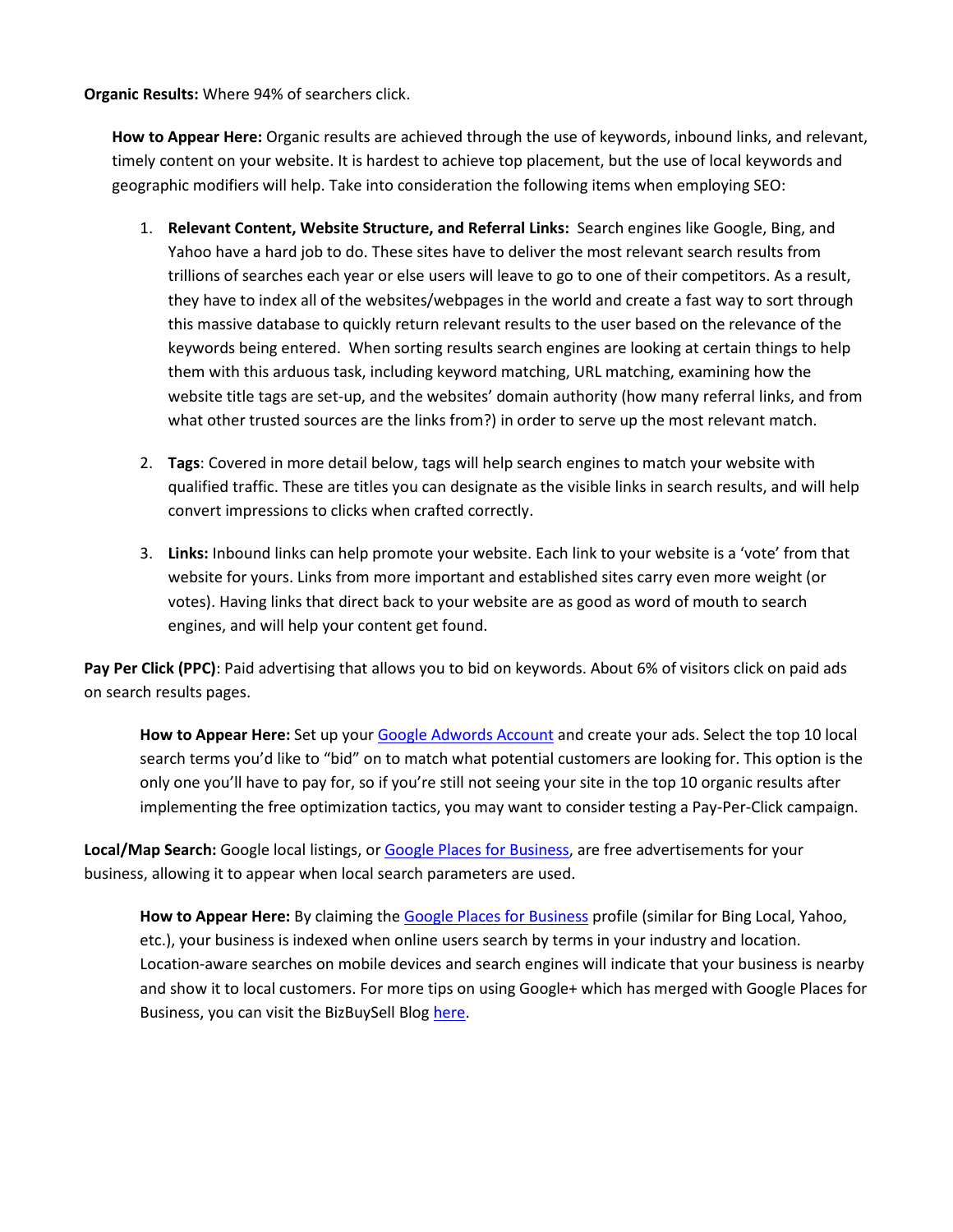## **Website SEO Best Practices**

The goal with SEO is to focus on the specific local area you serve and become #1 in your local market for various keywords. Here is how you can find which words to use, and how to effectively use them on your website.

## **Choose Highly Searched Phrases or Keywords**

Use Google's free **[AdWords Keyword Tool](https://adwords.google.com/o/Targeting/Explorer?__c=1000000000&__u=1000000000&ideaRequestType=KEYWORD_IDEAS)** to see how people might be searching for your services and content. This tool will show you where search volume exists, and help identify how searchers are using keywords, business categories, location, etc. Choose to include phrases that have the highest monthly searches to rank higher in results when they are used.

**Example:** Instead of "los angeles business broker", use "business for sale los angeles", which has a higher number of local monthly searches.

|                                                                                          | Keyword                                    | Competition        | <b>Global Monthly Searches ?</b> | <b>Local Monthly Searches ?</b> |
|------------------------------------------------------------------------------------------|--------------------------------------------|--------------------|----------------------------------|---------------------------------|
| $\Box$                                                                                   | los angeles business brokers v             | High               | 1.300                            | 1,300                           |
| Keyword ideas (100)<br>$\checkmark$ Save all<br>1 - 50 of 100 $\boxed{+}$<br>$\Box$<br>> |                                            |                    |                                  |                                 |
|                                                                                          | Keyword                                    | <b>Competition</b> | <b>Global Monthly Searches ?</b> | Local Monthly Searches 7        |
| $\overline{\Box}$                                                                        | los angeles business broker ▼              | High               | 1,000                            | 1,000                           |
| $\Box$                                                                                   | business for sale los angeles $\star$      | High               | 4.400                            | 3.600                           |
| $\Box$                                                                                   | business broker los angeles v              | <b>High</b>        | 1.000                            | 1.000                           |
| Г                                                                                        | los angeles business for sale ▼            | High               | 4.400                            | 3.600                           |
| $\overline{\phantom{a}}$                                                                 | business for sale in los angeles ▼         | High               | 4.400                            | 3,600                           |
| $\Box$                                                                                   | business brokers los angeles v             | High               | 1.300                            | 1,300                           |
| $\overline{\phantom{a}}$                                                                 | businesses for sale in los angeles $\star$ | High               | 1.300                            | 1.300                           |
|                                                                                          | business brokers in los angeles $\star$    | High               | 1,300                            | 1,300                           |

# **Title Tags**

The <title> tags are what you name your page, and will appear in search results. These title tags will tell the searcher, and search engine, what topic your page is about. Since your title is also what appears within the search result listing, it will also affect your click-through rate as well as your rank.

#### **Here are a few simple rules to creating effective Title Tags:**

- 1. Make sure to use a unique title tag for every page to help search engines detect distinct pages of your site.
- 2. Use keywords in your title tags and make sure your page content supports them.
- 3. Create brief, but descriptive titles to make sure the full title is displayed.